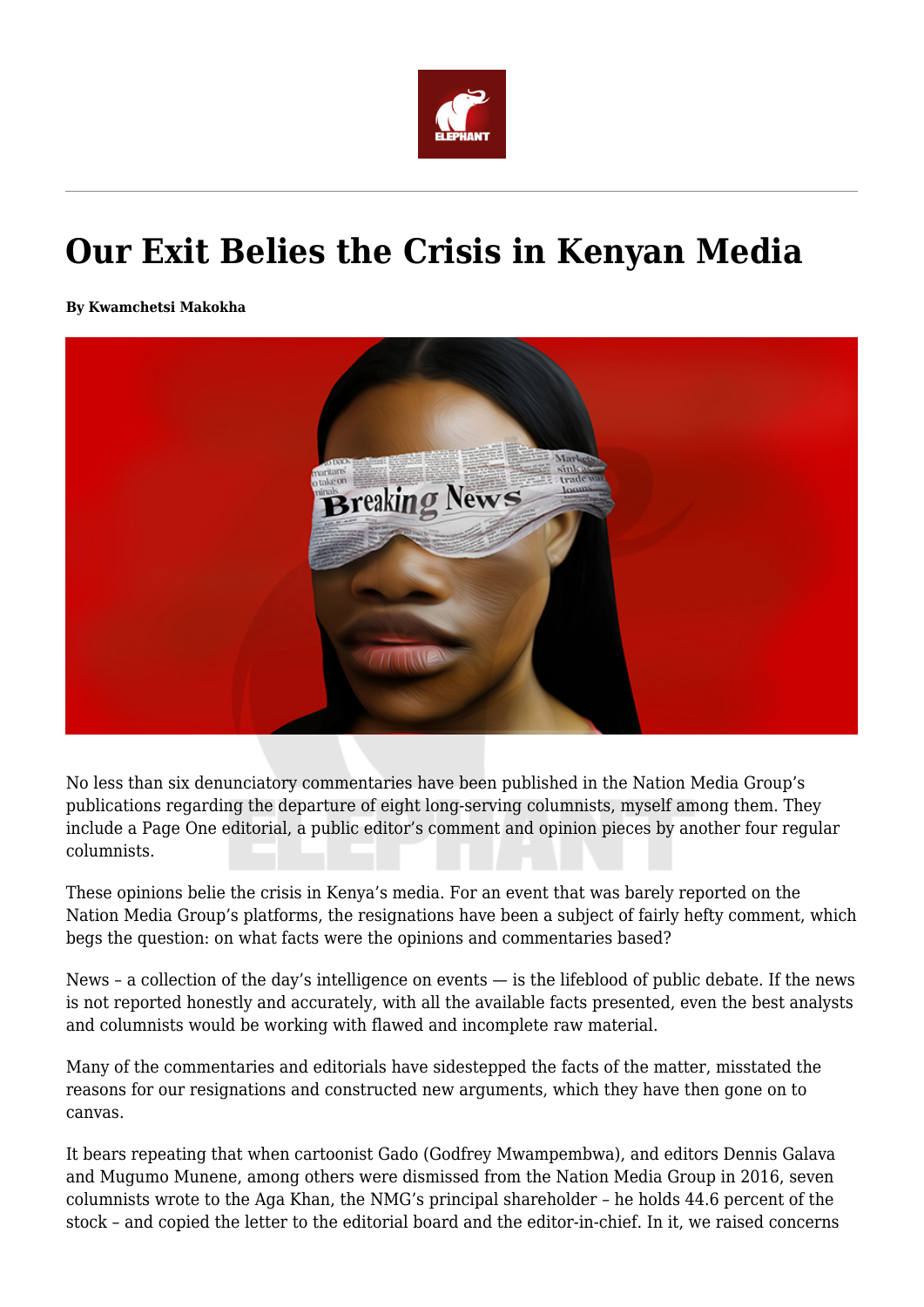about those staff departures and the manner in which they had occurred. We feared that the NMG's reputation as a defender of media freedom was being eroded. We urged for a change of course.

News – a collection of the day's intelligence on events – is the lifeblood of public debate. If the news is not reported honestly and accurately, with all the available facts presented, even the best analysts and columnists would be working with flawed and incomplete raw material.

The NMG editorial board wrote back to each of us acknowledging the letter, and promising action and discussion, neither of which ever happened. Perhaps we should not have been surprised. The Nation Media Group, notably in its relations with the Yoweri Museveni government in Uganda, has been willing to weed out those journalists perceived to be troublesome in exchange for the Aga Khan's other business pursuits in that country. It did not take very long for Charles Onyango-Obbo, a fierce Museveni critic and co-founder of the *Weekly Monitor*, which had been acquired by the NMG, to land himself in trouble with State House, reputedly because of questions he raised about the death of Dr John Garang in 2005. Spirited off to Nairobi and a new exalted, if substantially neutered role, there were murmurs that his departure from the *Monitor* had been on the express orders of State House. Another Ugandan journalist, Daniel Kalinaki, was 'exiled' to Nairobi after the *Monitor* once again ran into Big Man trouble. He was only recently granted re-entry into Uganda, four years after his departure.

In the meantime in Nairobi, other significant changes in the editorial department, seemingly routine, have had the effect of sidelining and marginalising editors and journalists with a reputation for independence.

Early this year, the *Nation* clumsily sent one of its most popular columnists, Dr David Ndii, a "nonrenewal of contract" email, in response to a direct inquiry to the board chairman, Wilfred Kiboro. His email to Mr Kiboro was prompted by a swirl of rumours that his contributions to the Nation stable had to stop because they were discomfiting to the Executive. Reader views on the termination of Dr Ndii's column, shared with the editorial leadership at the Nation, were dismissed offhand.

Just before that, Nation Broadcasting Division head and chair of the Kenya Editors Guild Linus Kaikai left after a public disagreement over his insistence to cover live the January 30, 2018 swearing in of Raila Odinga.

The Nation Media Group, notably in its relations with the Yoweri Museveni government in Uganda, has been willing to weed out those journalists perceived to be troublesome in exchange for the Aga Khan's other business pursuits in that country.

Over the years, and to its credit, NMG has held regular forums with columnists to assess the context in which they write and share ideas. Recently, however, these forums have become increasingly rare; in the past year, for example, none has been held. When some columnists suggested a meeting with the editors early this year, the editor-in-chief rebuffed them, saying there was no time for it.

These details have been elided from public discourse, in my opinion, because of the original sin compromised and less-than-honest reporting. If the reporting is not honest, and is compromised, it's impossible to expect much better from the analysis and opinion flowing from it. It's a Catch-22 situation — and not just of the news cycle, but also of the nature of the public discourse it produces, with all the attendant political consequences.